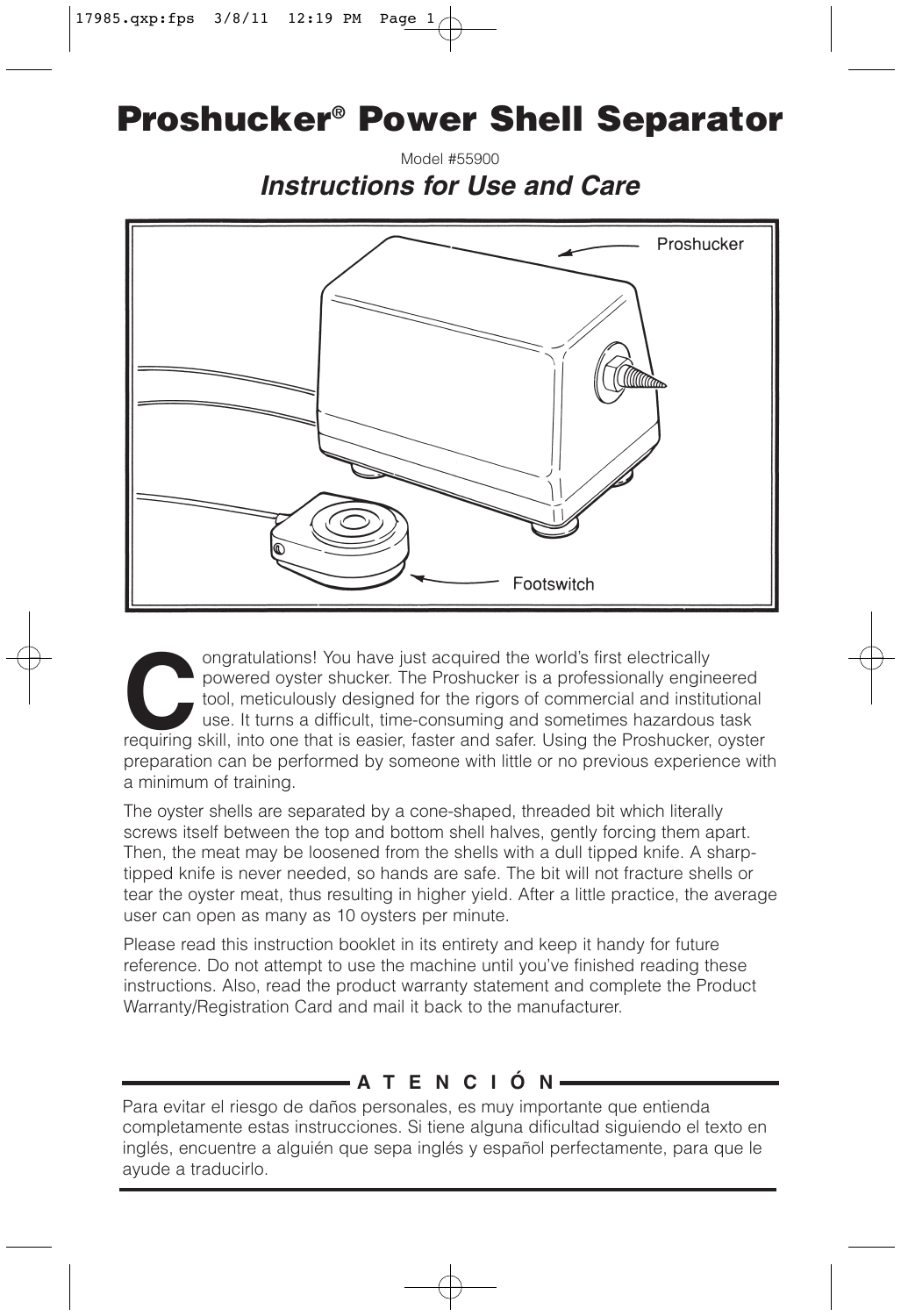# **IMPORTANT SAFEGUARDS**

#### • **READ ALL INSTRUCTIONS**

- **NEVER** immerse either the power unit or the footswitch in water or other liquid. Severe electrical shock can result.
- **CLOSELY** supervise nearby children when using Proshucker.
- **DO NOT** operate the Proshucker outdoors.
- **DO NOT** attempt to operate the Proshucker if the unit has been dropped or if power cord, power plug, footswitch or footswitch cord have been damaged. Return it for repair. (See SERVICE.) Except for the bit and splash shield, there are no user serviceable parts.
- **DO NOT** operate when wearing loose clothing or accessories (bracelet, neck chain, necktie, scarf, etc.). These could be caught by the rotating bit and cause injury. Loose hair should be pulled back and secured.
- **DO NOT** touch the threaded bit with a gloved hand when the bit is rotating. The threads may grab your glove and attempt to wrap it (and your hand) around the bit.
- **THE PROSHUCKER** is equipped with a power cord with a three-blade plug. Plug this ONLY into a matching 120 volt A.C. three-blade outlet. DO NOT cut off the third blade or attempt to use with a two-blade extension cord. If you are too far from the outlet, use a three-wire extension cord of adequate power rating (see specifications), obtainable at almost any hardware store.
- **UNPLUG** the machine when not in use, before attempting to clean or when changing bits. Pull only on the plug, never on the cord.
- **MAKE SURE** that the footswitch is not depressed before plugging-in or unplugging the power cord.
- **DO NOT** attempt to use with unauthorized attachments or for any application other than that for which the unit was designed. Such use could create a hazardous situation or cause personal injury to the user.
- **DO NOT** operate on or near hot surfaces or appliances used for cooking.
- **DO NOT** let power cord hang over edge of table or counter.
- **WHEN NOT IN USE,** store the unit in a safe place where it will not be a hazard to passers-by.

# **SAVE THESE INSTRUCTIONS**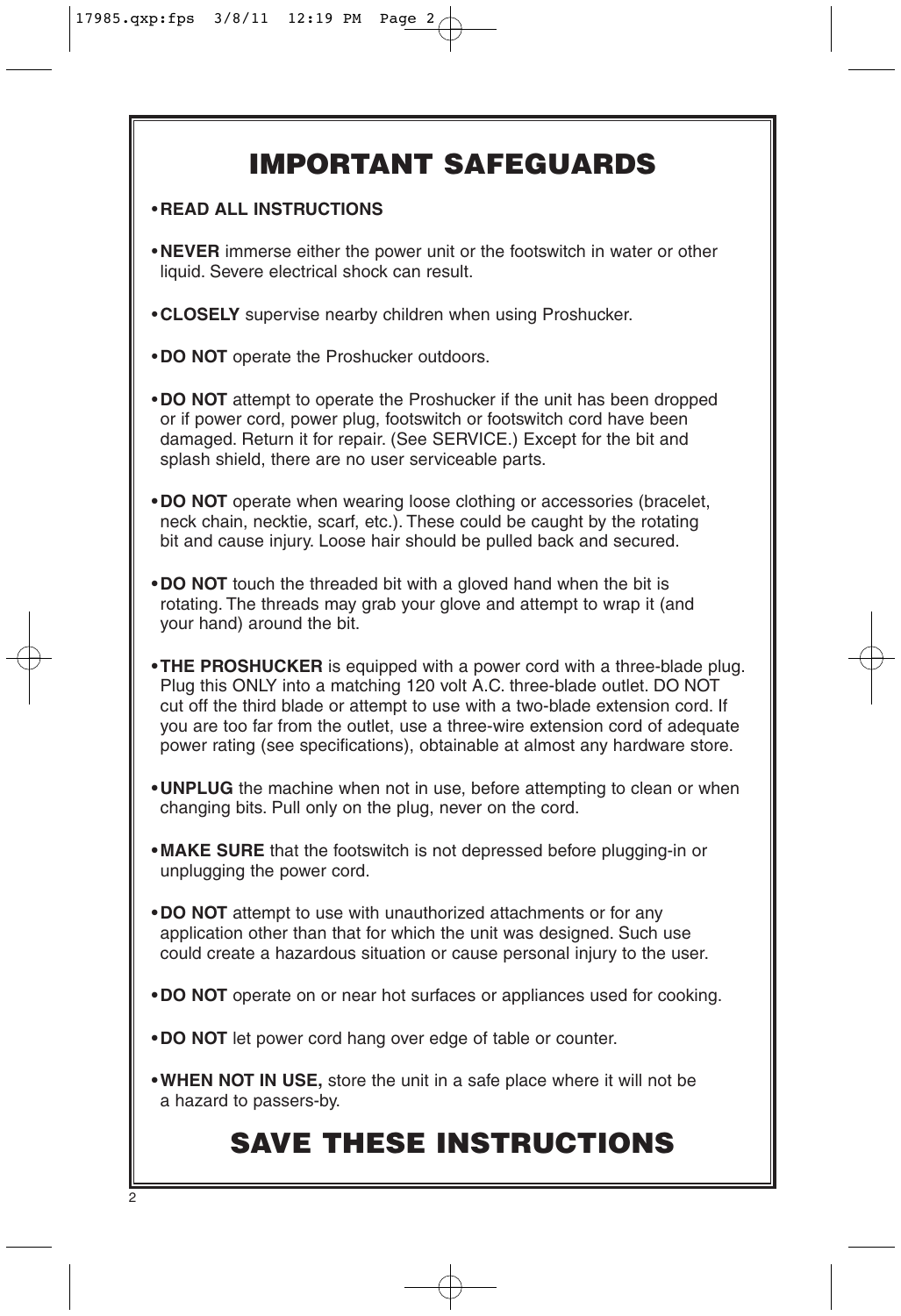# **INSTRUCTIONS FOR USE AND CARE**

# **ATTACHING THE BIT**

The threaded bit and the round splash guard are packed with the Proshucker but not attached to it when the unit is shipped (see Figure A). The plastic splash guard is a round disc with a center hole that fits over the output shaft, behind the bit. It prevents liquids and pieces of debris from entering the Proshucker body. Slide it over the output shaft until it hits the machine housing.



The bit has a hole on the back side, threaded to mate with the output shaft. Screw the bit onto the shaft, as far as it will go. You can just make it finger tight. It will tighten as you shuck oysters.

# **PICKING A WORK LOCATION**

Make sure that your work location has adequate space so you can work freely and that it is close to a standard, 120 volt A.C., three-blade wall outlet. (The power cord is about six feet long.) Arrange to drape the line cord (and the extension, if one is used) where it will not interfere with your working freedom of movement, where it cannot be caught by the rotating bit and where it will not trip passers-by.

The Proshucker should be placed on a flat, non-porous counter with the bit facing away from you. Press down on the top of the Proshucker to set the suction cups.

Decide which foot you will use to operate the foot switch and put the switch on a firm or hard-surfaced floor, where it can lie flat in front of that foot. **DO NOT** place it in water or on a very wet floor.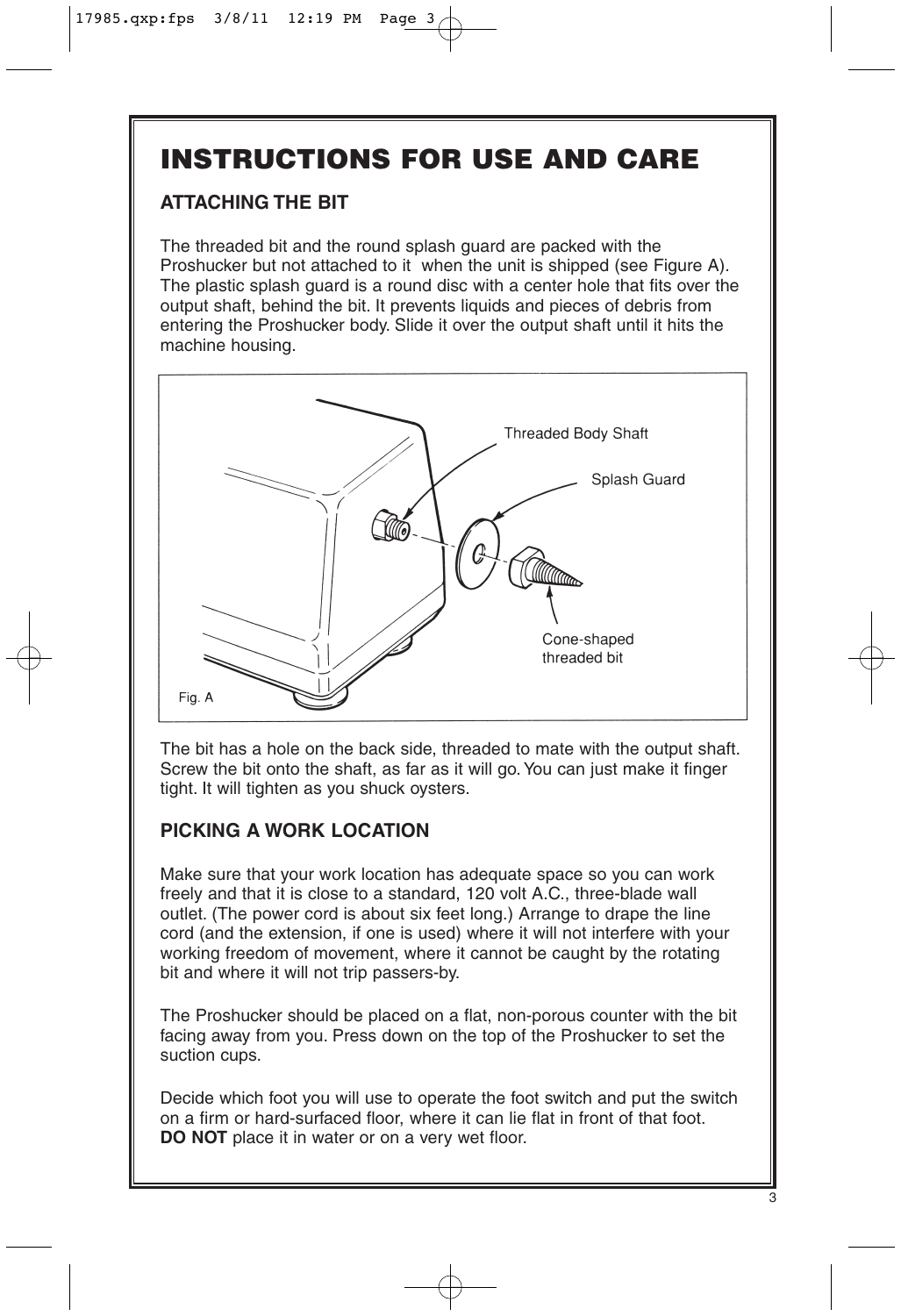### **SHUCKING OYSTERS**

- **1.**Plug the unit into the wall power outlet.
- **2.** Note: **For best results, always work from a position that is behind the unit, with the bit facing away from you as shown in Figure B.** Then, if you are right handed, pick up an oyster in your left hand (a glove will protect the hand from the rough oyster shell) and hold an oyster knife with your right. If you are left handed, reverse these instructions.
- **3.** Holding the Proshucker down with the right hand, bring the oyster hinge up and onto the bit (Figure C). To find the right spot, look for a natural groove in the shell which occurs at the hinge. (The hinge is generally the pointed end of the oyster. For typical location see Figure F.) Be sure bit is between shells and in hinge before depressing footswitch.
- **4.** Depress the footswitch. The bit will start to rotate. Applying light pressure, push the oyster into the bit. The bit will catch and pull the oyster toward it, parting the two halves of the shell. Hold the oyster tightly to prevent it from rotating with the bit. Changing the angle of the oyster while applying pressure will help the bit to catch. Do not apply heavy pressure when pushing the oyster onto the bit. This is not only unnecessary, but can be hazardous to the operator.
- **5.** When the shells of the oyster reach the shoulder of the bit, (Figure D) release the footswitch but do not pull the oyster off the bit. With the shells spread apart, slide the knife over the meat, under and against the top shell, slicing through the adductor muscle. Remove and discard the top shell.
- **6.**Slide the knife under the oyster meat to sever the muscle from the bottom shell as shown in Figure E. The oyster is now ready to be used or served on the half shell.

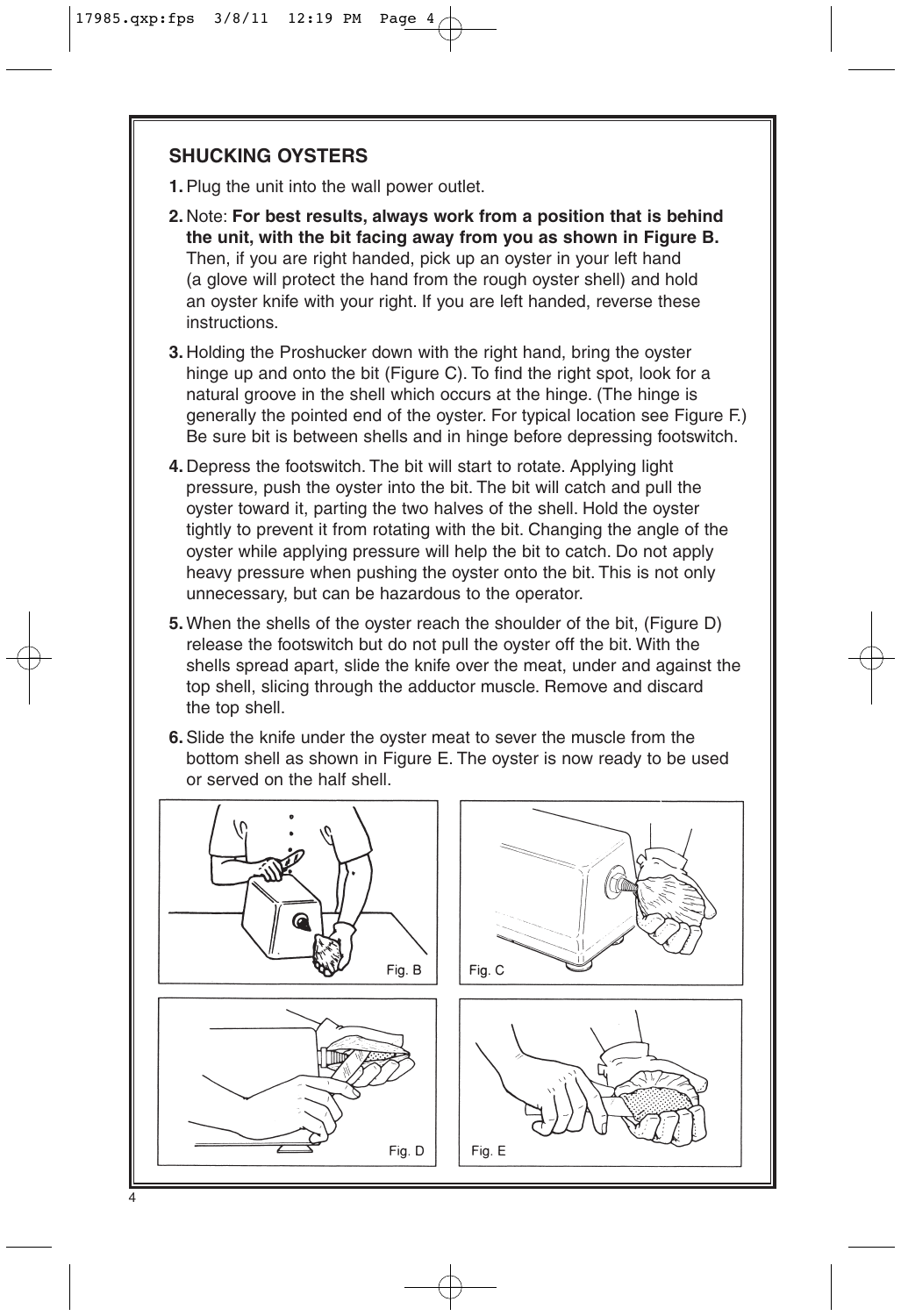

# **CLEANING**

Proshucker should be cleaned after each day's usage. Always unplug the unit first. Then:

- **1.** Wipe the unit down with a damp, hot soapy sponge or towel. Take care to keep water from entering the case either through the output shaft hole or the air vents in the underside of the base. NEVER immerse either Proshucker or the footswitch in water. Dry with soft towel.
- **2.** Clean the bit. It need not be removed unless there is a large accumulation of dirt and debris behind the bit. To prevent bacterial growth, make sure that all jammed-in material is removed from the thread grooves. You can do this with a small brush. Spray with antibacterial solution. Dry the bit thoroughly when clean.
- **3.** The bit may be removed to clean around the splash guard area, if necessary. To remove the bit (refer to Figure G):
	- **a.** Hold the Proshucker output shaft by engaging the two flats on the shaft with a 3/8" open-ended wrench. If a wrench is not available, use a pair of pliers.
	- **b.** Grasp the bit at the flats on the unthreaded portion (largest diameter), with a 5/8" open ended wrench. Give it a sharp, counterclockwise (backward) turn. It then can be unscrewed easily by hand. Use a pair of pliers if no wrench is available.
- **4.** Clean the foot pedal in the same manner as the case. Dry the pedal after cleaning.

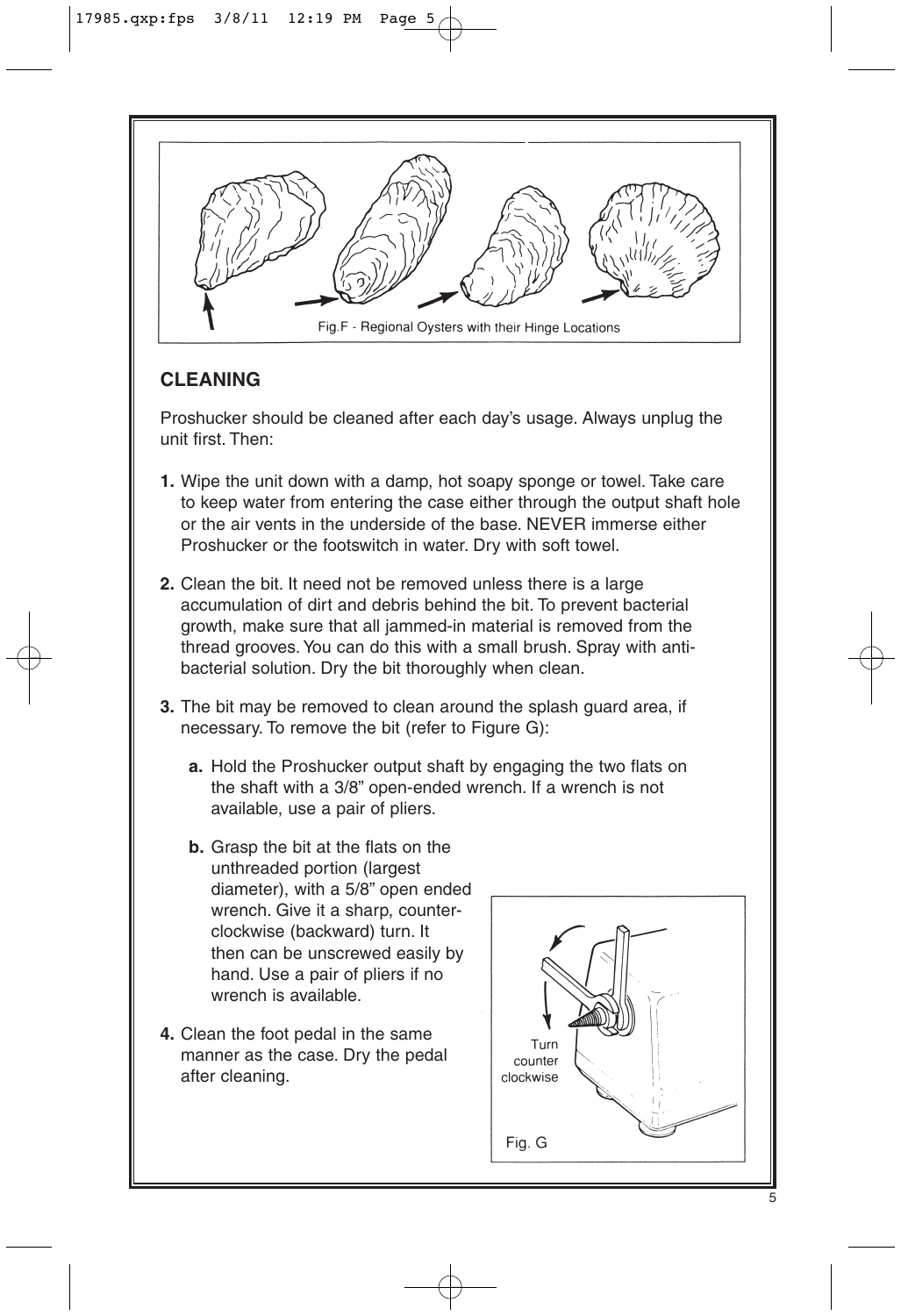## **SPARE AND REPLACEABLE PARTS**

The only Proshucker user-replaceable parts are the conical bit and the splash guard. While the bit is made of stainless steel, it will wear in time, with a consequent loss of shucking effectiveness. Spares may be ordered as part no. 55954. To avoid unproductive down-time, it is recommended that each user have two spare bits on hand, stored in a secure and accessible place. Spare splash guards may be ordered as part no. 45183.

Contact Nemco Food Equipment for spare parts.

## **PRODUCT SERVICE**

The Proshucker is inherently very reliable and because of its rugged construction, should require little or no service throughout its lifetime. However, if service is ever needed, it must be performed at the factory. There are no internal user-replaceable parts. Any user attempt to effect repair may invalidate the warranty and could be dangerous.

Nemco has a staffed service department and we believe prompt service is extremely important to our customers. Therefore, we request all product service inquiries be handled in the following manner:

- (1) The end user should call Nemco Customer Service with the company name, address, phone number, model number, serial number (if applicable), Nemco Sales Order number or Dealer Purchase Order number and the nature of the problem (the "Claim Information").
- (2) The Nemco Customer Service Department will decide on the most appropriate course of action. If Nemco determines that it must inspect a product, the following procedure will be followed.

The end user will obtain a Return Goods Authorization number from Nemco Customer Service to return the product to Nemco for inspection. Please be sure to use this number on the box and on paperwork sent with the unit. Return the unit to Nemco. The Nemco Service Department will determine if the problem is covered by the foregoing warranty. If so, Nemco will repair the unit and return it to the end user. If the unit is determined not to be covered by the foregoing warranty, the dealer will be contacted to determine the next course of action.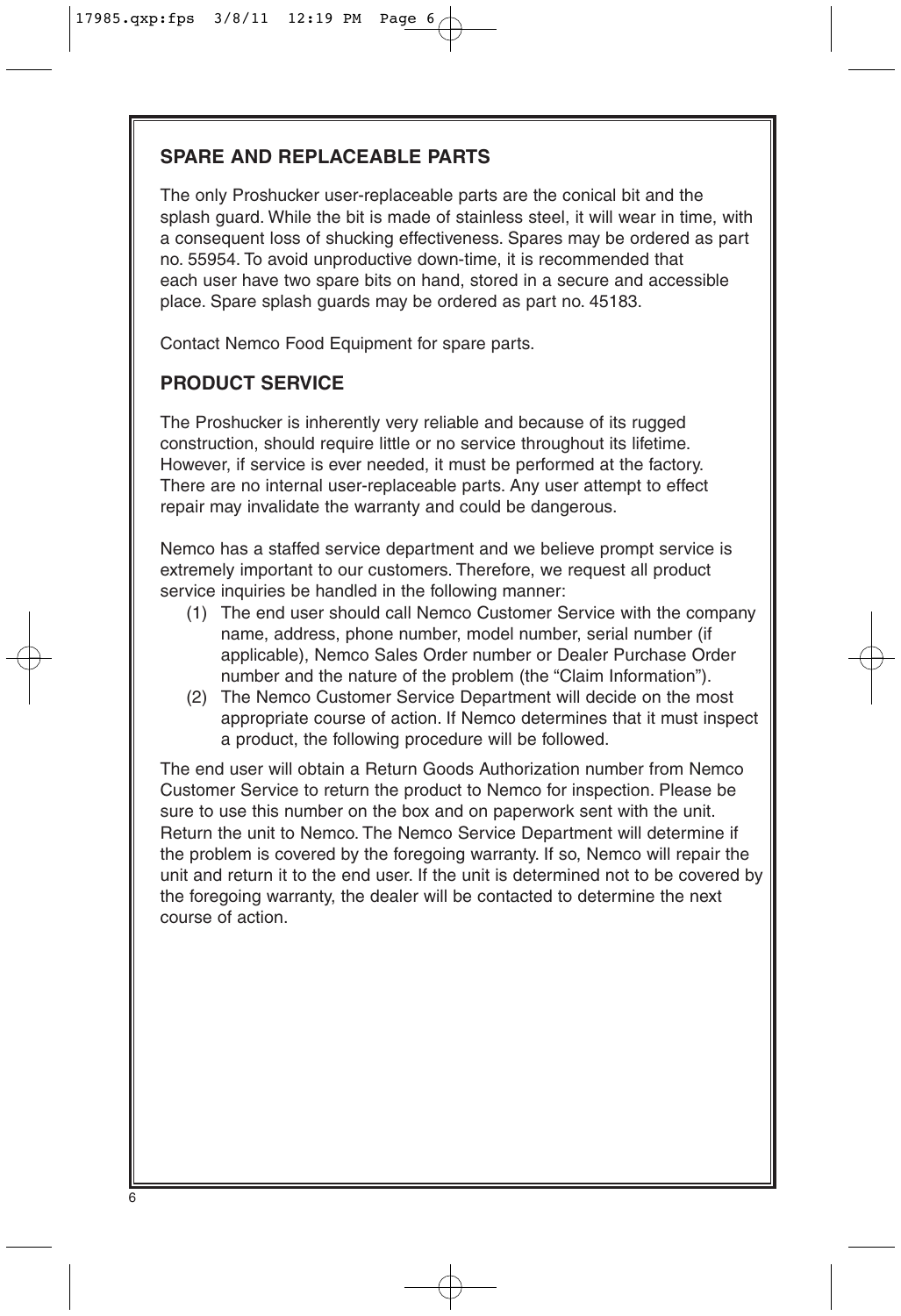## **TROUBLESHOOTING**

#### **Problem:**

Motor doesn't run when footswitch is depressed.

#### **Action:**

- **1.** Check-to see that unit is plugged-in.
- **2.** Make sure that electrical outlet is live by trying another appliance or a lamp in the same outlet. If unit still won't work, return to Proshucker for repair. (See SERVICE, page 6)

#### **Problem:**

Motor runs but bit doesn't turn.

#### **Action:**

Internal damage has resulted either from the unit being dropped or mishandled during shipping. Return for repair. (See SERVICE, page 6)

#### **Problem:**

Rotating bit will not grab oyster

#### **Action:**

- **1.** Make sure that tip of bit is in hinge of oyster. (See Figures, page 4.) **Note:** Practice will help you to avoid incorrect bit placement. However, some raw oysters cannot be opened by any method without risk of injury. If you serve cooked oysters, these can steamed or microwaved until they gape open.
- **2.** Change angle of oyster rotate oyster, tilt it up and down and/or move it side to side.
- **3.** Bit has become dull. Replace with new bit (See page 5, no. 3 for removal instructions and page 6 for spare part ordering instructions.)

#### **Problem:**

Oyster shell breaks during opening

#### **Action:**

This can occasionally occur with a very thin shelled oyster. Because Proshucker applies equal pressure to both shells, this will happen less often than with previous manual shucking techniques.

### **PROSHUCKER SPECIFICATIONS:**

Manufactured by: Model: 55900 Power: 120 VAC, 60 HZ, 1 Amp or 230 VAC, 50-60 HZ, .5 Amp Shipping Weight: 8 lbs. U.S. Patent #4870719. U.S. & Foreign Pats.

NEMCO Food Equipment, Ltd. 301 Meuse Argonne P.O. Box 305 Hicksville, OH 43526 Phone (419) 542-7751